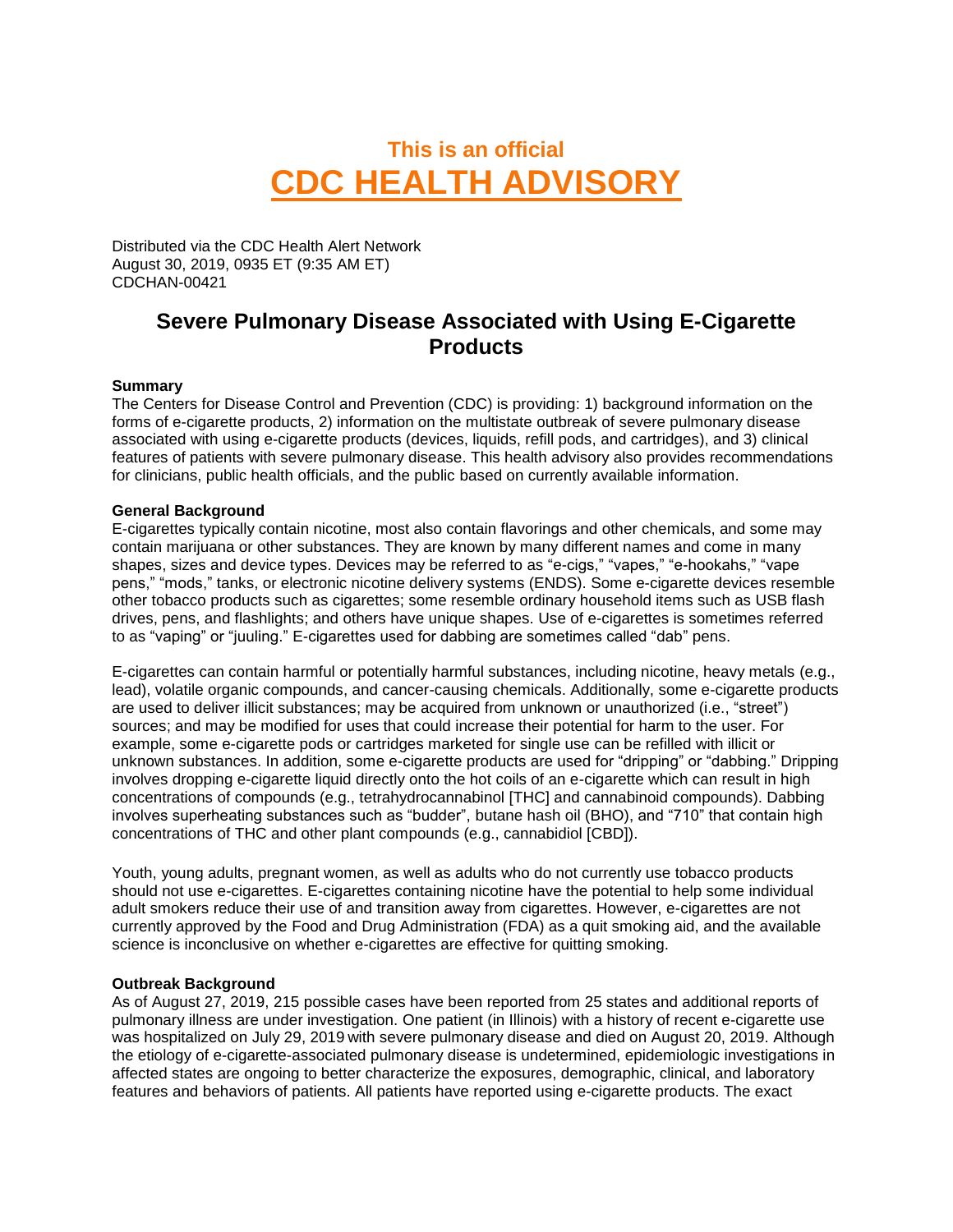number is currently unknown, but many patients have reported using e-cigarettes containing cannabinoid products such as THC or CBD.

Based on reports from several states, patients have experienced respiratory symptoms (cough, shortness of breath, or chest pain), and some have also experienced gastrointestinal symptoms (nausea, vomiting, or diarrhea) or non-specific constitutional symptoms (fatigue, fever, or weight loss). Symptoms typically develop over a period of days but sometimes can manifest over several weeks. Gastrointestinal symptoms sometimes preceded respiratory symptoms. Fever, tachycardia, and elevated white blood cell count have been reported in the absence of an identifiable infectious disease. Many patients have sought initial care in ambulatory settings, some with several visits, before hospital admission.

Radiologic findings have varied and are not present in all patients upon initial presentation. Bilateral pulmonary infiltrates and diffuse ground-glass opacities have been reported. Many patients required supplemental oxygen, some required assisted ventilation and oxygenation, and some were intubated. Some patients have been treated with corticosteroids with demonstrated improvement. Antimicrobial therapy alone has not consistently been associated with clinical improvement. Assessment for infectious etiologies has been completed in many patients without an identified infectious cause. Several patients from one state have been diagnosed with lipoid pneumonia based on clinical presentation and detection of lipids within bronchoalveolar lavage samples stained specifically to detect oil.

All patients have reported using e-cigarette products and the symptom onset has ranged from a few days to several weeks after e-cigarette use. Within two states, recent inhalation of cannabinoid products, THC or cannabidiol, have been reported in many of the patients. To date, no single substance or e-cigarette product has been consistently associated with illness. CDC is working closely with state health departments to facilitate collecting product specimens for testing at the U.S. FDA Forensic Chemistry Center.

# **Recommendations for Clinicians**

- 1. Report cases of severe pulmonary disease of unclear etiology and a history of e-cigarette product use within the past 90 days to your state or local health department. Reporting of cases may help CDC and state health departments determine the cause or causes of these pulmonary illnesses.
- 2. Ask all patients who report e-cigarette product use within the last 90 days about signs and symptoms of pulmonary illness.
- 3. If e-cigarette product use is suspected as a possible etiology of a patient's severe pulmonary disease, obtain detailed history regarding:
	- Substance(s) used: nicotine, cannabinoids (e.g., marijuana, THC, THC concentrates, CBD, CBD oil, synthetic cannabinoids [e.g., K2 or spice], hash oil, Dank vapes), flavors, or other substances
	- Substance source(s): commercially available liquids (i.e., bottles, cartridges, or pods), homemade liquids, and re-use of old cartridges or pods with homemade or commercially bought liquids
	- Device(s) used: manufacturer; brand name; product name; model; serial number of the product, device, or e-liquid; if the device can be customized by the user; and any product modifications by the user (e.g., exposure of the atomizer or heating coil)
	- Where the product(s) were purchased
	- Method of substance use: aerosolization, dabbing, or dripping
	- Other potential cases: sharing e-cigarette products (devices, liquids, refill pods, or cartridges) with others
- 4. Determine if any remaining product, including devices and liquids, are available for testing. Testing can be coordinated with the local or state health departments.
- 5. Consider all possible causes of illness in patients reporting respiratory and gastrointestinal symptoms and of e-cigarette product use. Evaluate and treat for other possible causes of illness (e.g., infectious,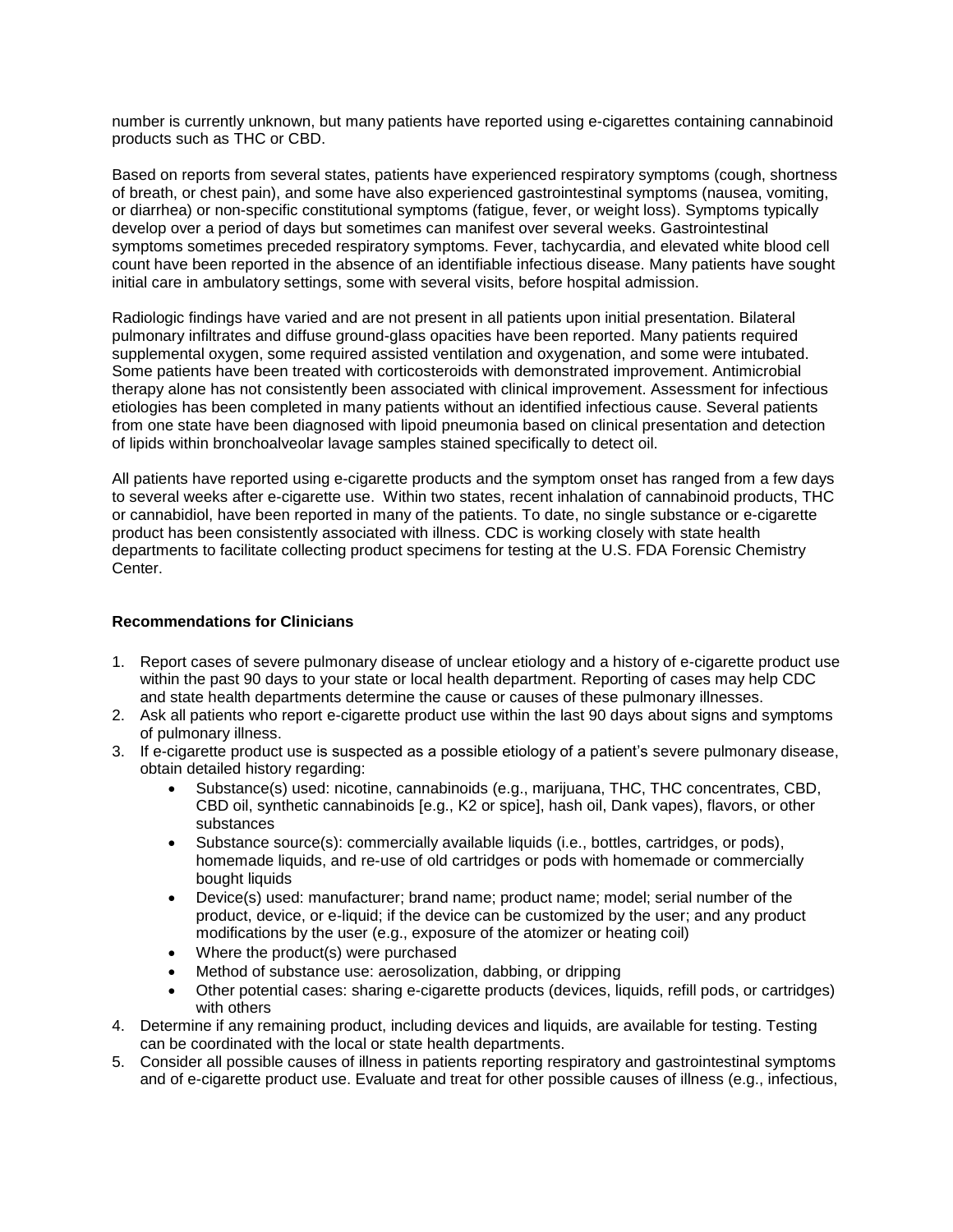rheumatologic, neoplastic) as clinically indicated. Consider consultation with specialists (pulmonary, infectious disease, critical care, medical toxicology) as appropriate.

- 6. Clinical improvement of patients with severe pulmonary disease associated with e-cigarette use has been reported with the use of corticosteroids. The decision to use corticosteroids should be made on a case-by-case basis based on risks and benefits and the likelihood of other etiologies.
- 7. Lipoid pneumonia associated with inhalation of lipids in aerosols generated by e-cigarettes has been reported based on the detection of lipid-laden alveolar macrophages obtained by bronchoalveolar lavage (BAL) and lipid staining (e.g., oil red O). The decision about whether to perform a BAL should be based on individual clinical circumstances.
- 8. Lung biopsies have been performed on some patients. If a lung biopsy is obtained, lipid staining may be considered during pathologic examination, and is best performed on fresh tissue. Routine pathology tissue processing (including formalin-fixation and paraffin-embedding) can remove lipids. Conducting routine tissue processing and histopathologic evaluation is still important. Consider consultation with specialists in pulmonary medicine and pathology to help inform any evaluation plan.
- 9. Patients who have received treatment for severe pulmonary disease related to e-cigarette product use should undergo follow-up evaluation as clinically indicated to monitor pulmonary function.

# **Recommendations for Public Health Officials**

- 1. State public health officials should promptly notify CDC about possible cases via [VapingAssocIllness@cdc.gov.](mailto:VapingAssocIllness@cdc.gov)
- 2. Contact CDC at [VapingAssocIllness@cdc.gov](mailto:VapingAssocIllness@cdc.gov) for case classification criteria, reporting guidelines, case investigation forms, and questions about this outbreak.
- 3. Consider conducting case-finding activities that use existing data sources (e.g., local poison control center, coroner and medical examiner's office, and other applicable surveillance systems including syndromic surveillance). CDC has developed two working syndromic surveillance definitions (one version with specific symptoms and a second focused on e-cigarette product use). CDC will be programming these definitions in CDC's National Syndromic Surveillance Program's BioSense/ESSENCE platform for case-finding within the platform.
- 4. Consider asking the medical examiner or coroner's office and other pathologists to report possible cases, especially those without an alternative, likely diagnosis. If individuals are identified after death or at autopsy who showed signs of severe pulmonary disease as described above, medical examiners and coroners are encouraged to report the cases to their local or state health department. Thorough sampling of trachea, bronchi, and lung parenchyma with collection of fresh lung tissue for staining of lipids (e.g., oil red O) and submission of formalin-fixed, paraffin-embedded tissues for routine histopathology are recommended. For further consultation, public health officials can contact CDC's Infectious Diseases Pathology Branch at [pathology@cdc.gov.](mailto:pathology@cdc.gov)
- 5. State health department officials seeking technical assistance with an epidemiologic investigation can contact CDC at [VapingAssocIllness@cdc.gov.](mailto:VapingAssocIllness@cdc.gov) State health department officials seeking technical assistance with laboratory testing can discuss with their state health department laboratories or contact CDC at [VapingAssocIllness@cdc.gov.](mailto:VapingAssocIllness@cdc.gov)

# **Recommendations for the Public**

- 1. While this investigation is ongoing, if you are concerned about these specific health risks, consider refraining from using e-cigarette products**.**
- 2. Regardless of the ongoing investigation, anyone who uses e-cigarette products should not buy these products off the street (e.g., e-cigarette products with THC, other cannabinoids) and should not modify e-cigarette products or add any substances to these products that are not intended by the manufacturer.
- 3. Regardless of the ongoing investigation, e-cigarette products should not be used by youth, young adults, pregnant women, as well as adults who do not currently use tobacco products. If you use ecigarette products, monitor yourself for symptoms (e.g., cough, shortness of breath, chest pain) and promptly seek medical attention if you have concerns about your health. CDC and FDA will continue to advise and alert the public as more information becomes available.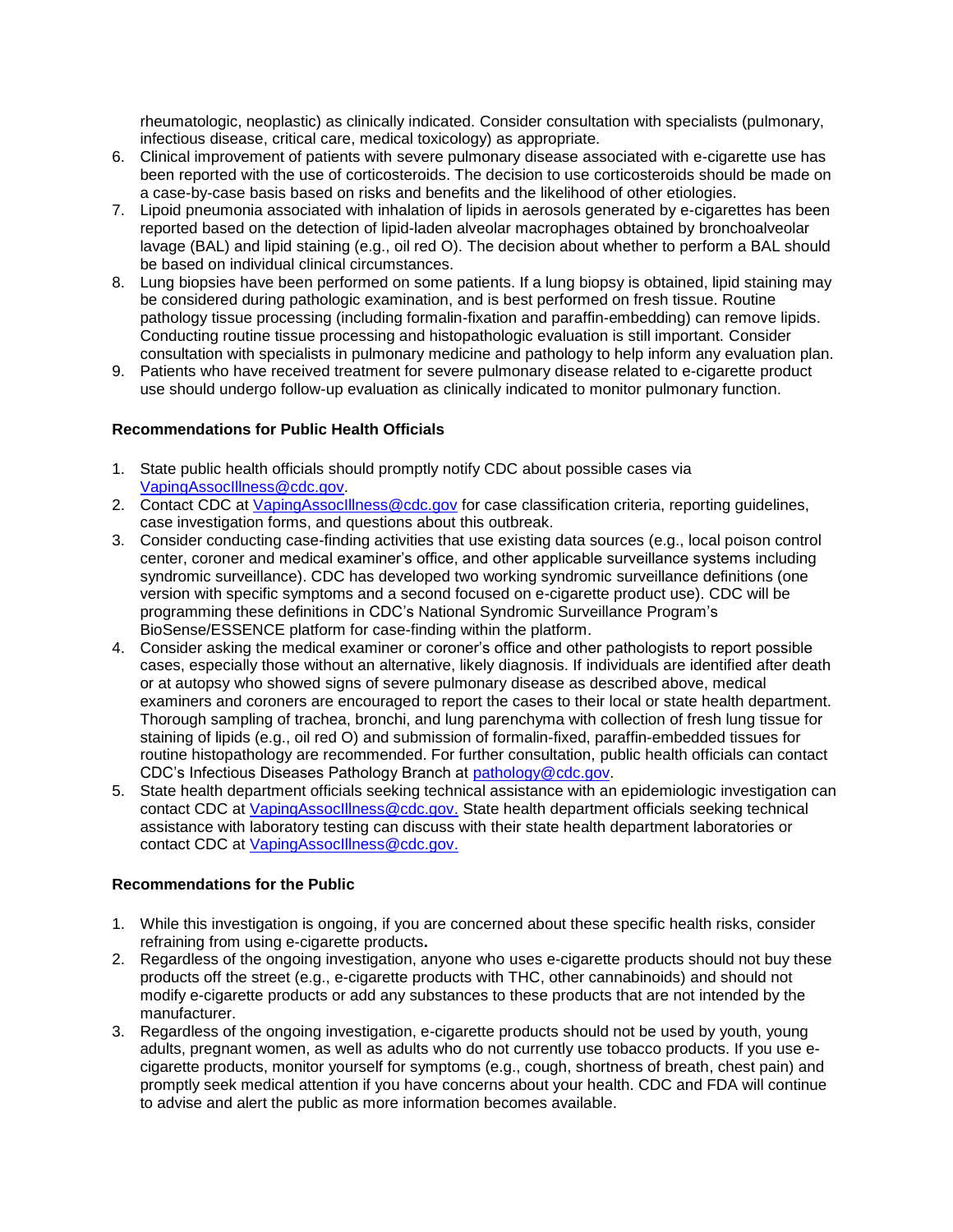- 4. Adult smokers who are attempting to quit should use evidence-based treatments, including counseling and FDA-approved medications. If you who need help quitting tobacco products, including e-cigarettes, contact your doctor.
- 5. If you are concerned about harmful effects from e-cigarette products, call your local poison control center at: 1-800-222-1222.
- 6. We encourage the public to submit detailed reports of any unexpected tobacco or e-cigarette-related health or product issues to the FDA via the online Safety Reporting Portal: https://www.safetyreporting.hhs.gov.

# **For More Information**

- For assistance with managing patients suspected of illness related to recreational, illicit, or other drugs, call your local poison control center at: 1-800-222-1222.
- Information on electronic cigarettes and similar devices: https://www.cdc.gov/e-cigarettes
- CDC Press Statement: [https://www.cdc.gov/media/releases/2019/s0821-cdc-fda-states-e](https://www.cdc.gov/media/releases/2019/s0821-cdc-fda-states-e-cigarettes.html)[cigarettes.html](https://www.cdc.gov/media/releases/2019/s0821-cdc-fda-states-e-cigarettes.html)
- CDC Clinical Outreach and Communication Activity announcement: <https://emergency.cdc.gov/newsletters/coca/081619.htm>
- CDC's National Syndromic Surveillance Program's BioSense/ESSENCE: <https://www.cdc.gov/nssp/index.html>
- For more information, visit CDC Info:<https://www.cdc.gov/cdc-info/index.html>

# **References**

- Barrington-Trimis JL, Samet JM, McConnell R**.** Flavorings in electronic cigarettes: an unrecognized respiratory health hazard? JAMA. 2014;312(23):2493-4. <https://jamanetwork.com/journals/jama/fullarticle/1935097>
- Behar RZ, Davis B, Wang Y, Bahl V, Lin S, Talbot P**.** Identification of toxicants in cinnamon-flavored electronic cigarette refill fluids. Toxicol In Vitro. 2014;28(2):198-208. <https://www.ncbi.nlm.nih.gov/pubmed/24516877>
- Flower M, Nandakumar L, Singh M, Wyld D, Windsor M, Fielding D**.** Respiratory bronchiolitis-associated interstitial lung disease secondary to electronic nicotine delivery system use confirmed with open lung biopsy. Respirol Case Rep. 2017;5(3):e00230. <https://onlinelibrary.wiley.com/doi/full/10.1002/rcr2.230>
- Gerloff J, Sundar IK, Freter R, Sekera ER, Friedman AE, Robinson R, et al. Inflammatory Response and Barrier Dysfunction by Different e-Cigarette Flavoring Chemicals Identified by Gas Chromatography-Mass Spectrometry in e-Liquids and e-Vapors on Human Lung Epithelial Cells and Fibroblasts. Appl In Vitro Toxicol. 2017;3(1):28-40. <https://www.liebertpub.com/doi/10.1089/aivt.2016.0030>
- He T, Oks M, Esposito M, Steinberg H, Makaryus M**.** "Tree-in-Bloom": Severe Acute Lung Injury Induced by Vaping Cannabis Oil. Ann Am Thorac Soc. 2017;14(3):468-70. <https://www.atsjournals.org/doi/10.1513/AnnalsATS.201612-974LE>
- Khan MS, Khateeb F, Akhtar J, Khan Z, Lal A, Kholodovych V, et al. Organizing pneumonia related to electronic cigarette use: A case report and review of literature. Clin Respir J. 2018;12(3):1295-9. <https://onlinelibrary.wiley.com/doi/abs/10.1111/crj.12775>
- Kosmider L, Sobczak A, Prokopowicz A, Kurek J, Zaciera M, Knysak J, et al. Cherry-flavoured electronic cigarettes expose users to the inhalation irritant, benzaldehyde. Thorax. 2016;71(4):376-7. <https://thorax.bmj.com/content/71/4/376>